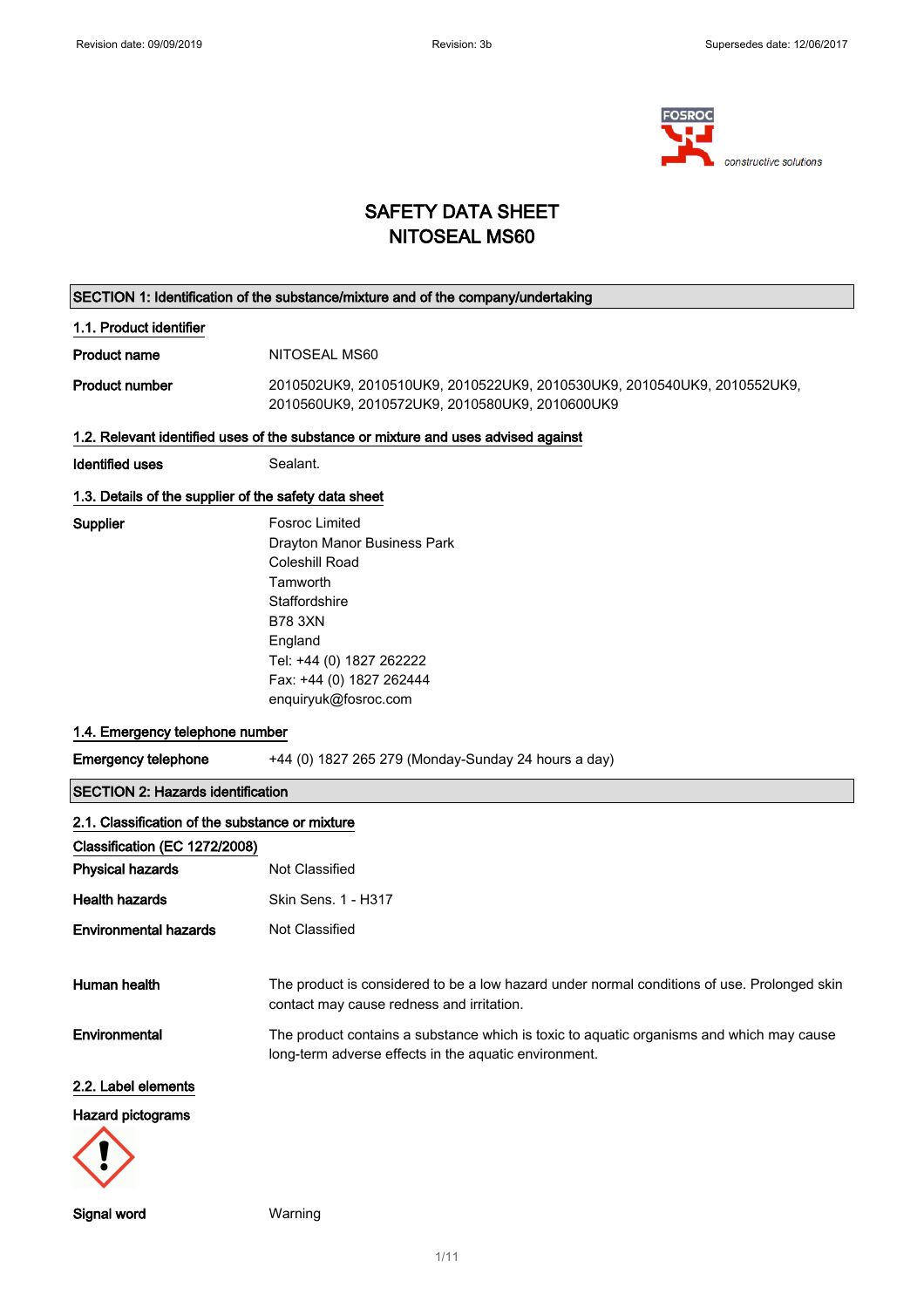| <b>Hazard statements</b>                  | H317 May cause an allergic skin reaction.                                                                                                                                                                                                                                                                                                                                                                          |
|-------------------------------------------|--------------------------------------------------------------------------------------------------------------------------------------------------------------------------------------------------------------------------------------------------------------------------------------------------------------------------------------------------------------------------------------------------------------------|
| <b>Precautionary statements</b>           | P261 Avoid breathing vapour/ spray.<br>P280 Wear protective gloves/ protective clothing/ eye protection/ face protection.<br>P302+P352 IF ON SKIN: Wash with plenty of water.<br>P333+P313 If skin irritation or rash occurs: Get medical advice/ attention.<br>P362+P364 Take off contaminated clothing and wash it before reuse.<br>P501 Dispose of contents/ container in accordance with national regulations. |
| Contains                                  | N,N'-ETHANE-1,2-DIYLBIS(HEXANAMIDE), Dioctyltin Oxide                                                                                                                                                                                                                                                                                                                                                              |
| Supplementary precautionary<br>statements | P272 Contaminated work clothing should not be allowed out of the workplace.<br>P321 Specific treatment (see medical advice on this label).                                                                                                                                                                                                                                                                         |

### 2.3. Other hazards

This product does not contain any substances classified as PBT or vPvB.

### SECTION 3: Composition/information on ingredients

| 3.2. Mixtures                                                     |                      |                                                      |
|-------------------------------------------------------------------|----------------------|------------------------------------------------------|
| <b>CALCIUM CARBONATE</b>                                          |                      | 60-100%                                              |
| CAS number: 471-34-1                                              | EC number: 207-439-9 |                                                      |
| Classification<br>Not Classified                                  |                      | Classification (67/548/EEC or 1999/45/EC)            |
| <b>DI-ISO-DECYL PHTHALATE</b>                                     |                      | 10-30%                                               |
| CAS number: 68515-49-1                                            | EC number: 271-091-4 |                                                      |
| Classification<br>Not Classified                                  |                      |                                                      |
| N,N'-ETHANE-1,2-DIYLBIS(HEXANAMIDE)                               |                      | $1 - 5%$                                             |
| $CAS$ number: $-$                                                 | EC number: 432-430-3 |                                                      |
| Classification<br>Skin Sens. 1 - H317<br>Aquatic Chronic 4 - H413 |                      |                                                      |
| <b>TITANIUM DIOXIDE</b>                                           |                      | $1 - 5%$                                             |
| CAS number: 13463-67-7                                            | EC number: 236-675-5 | REACH registration number: 01-<br>2119489379-17-0000 |
| Classification<br>Not Classified                                  |                      |                                                      |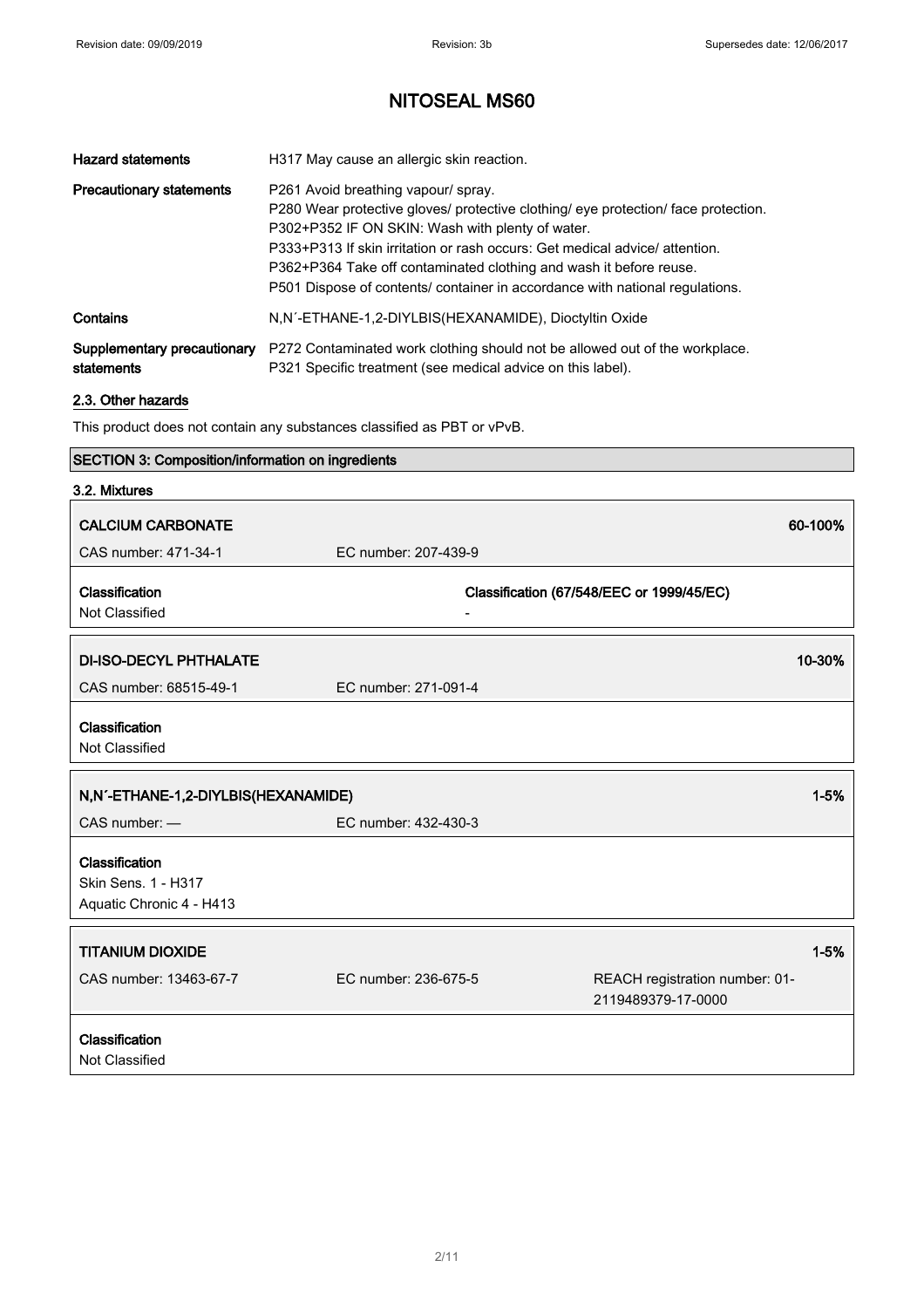| <b>AMINOPROPYLTRIMETHOXYSILANE</b><br>CAS number: 13822-56-5 | 1%<br>EC number: 237-511-5                                                                                                                                                                                                                                                     |  |
|--------------------------------------------------------------|--------------------------------------------------------------------------------------------------------------------------------------------------------------------------------------------------------------------------------------------------------------------------------|--|
| Classification                                               |                                                                                                                                                                                                                                                                                |  |
| Skin Irrit. 2 - H315                                         |                                                                                                                                                                                                                                                                                |  |
| Eye Dam. 1 - H318                                            |                                                                                                                                                                                                                                                                                |  |
|                                                              | 1%<br>BIS-(2,2,6,6-TETRAMETHYL-4-PIPERIDINYL) SEBACATE                                                                                                                                                                                                                         |  |
| CAS number: 52829-07-9                                       | EC number: 258-207-9                                                                                                                                                                                                                                                           |  |
| Classification<br>Eye Irrit. 2 - H319                        | Classification (67/548/EEC or 1999/45/EC)                                                                                                                                                                                                                                      |  |
| Aquatic Chronic 2 - H411                                     |                                                                                                                                                                                                                                                                                |  |
| <b>Dioctyltin Oxide</b>                                      | 1%                                                                                                                                                                                                                                                                             |  |
| CAS number: 870-08-6                                         | EC number: 212-791-1                                                                                                                                                                                                                                                           |  |
| Classification                                               |                                                                                                                                                                                                                                                                                |  |
| Repr. 2 - H361fd                                             |                                                                                                                                                                                                                                                                                |  |
| <b>STOT RE 2 - H373</b>                                      |                                                                                                                                                                                                                                                                                |  |
| Aquatic Chronic 3 - H412                                     |                                                                                                                                                                                                                                                                                |  |
|                                                              | The Full Text for all R-Phrases and Hazard Statements are Displayed in Section 16.                                                                                                                                                                                             |  |
| <b>SECTION 4: First aid measures</b>                         |                                                                                                                                                                                                                                                                                |  |
| 4.1. Description of first aid measures                       |                                                                                                                                                                                                                                                                                |  |
| <b>General information</b>                                   | No specific recommendations. Move affected person to fresh air and keep warm and at rest in<br>a position comfortable for breathing.                                                                                                                                           |  |
| Inhalation                                                   | Move affected person to fresh air at once.                                                                                                                                                                                                                                     |  |
| Ingestion                                                    | Rinse mouth thoroughly with water. Give plenty of water to drink. Do not induce vomiting. Get<br>medical attention if any discomfort continues. Show this Safety Data Sheet to the medical<br>personnel.                                                                       |  |
| <b>Skin contact</b>                                          | Remove affected person from source of contamination. Remove contaminated clothing<br>immediately and wash skin with soap and water. Get medical attention if irritation persists<br>after washing.                                                                             |  |
| Eye contact                                                  | Rinse immediately with plenty of water. Remove contact lenses, if present and easy to do.<br>Continue rinsing. Continue to rinse for at least 15 minutes. Get medical attention if irritation<br>persists after washing. Show this Safety Data Sheet to the medical personnel. |  |
|                                                              | 4.2. Most important symptoms and effects, both acute and delayed                                                                                                                                                                                                               |  |
| Inhalation                                                   | Irritation of nose, throat and airway.                                                                                                                                                                                                                                         |  |
| Ingestion                                                    | May cause discomfort if swallowed.                                                                                                                                                                                                                                             |  |
| Skin contact                                                 | Prolonged skin contact may cause redness and irritation. May cause skin sensitisation or<br>allergic reactions in sensitive individuals.                                                                                                                                       |  |
| Eye contact                                                  | Vapour or spray in the eyes may cause irritation and smarting.                                                                                                                                                                                                                 |  |
|                                                              | 4.3. Indication of any immediate medical attention and special treatment needed                                                                                                                                                                                                |  |
| Notes for the doctor                                         | Treat symptomatically.                                                                                                                                                                                                                                                         |  |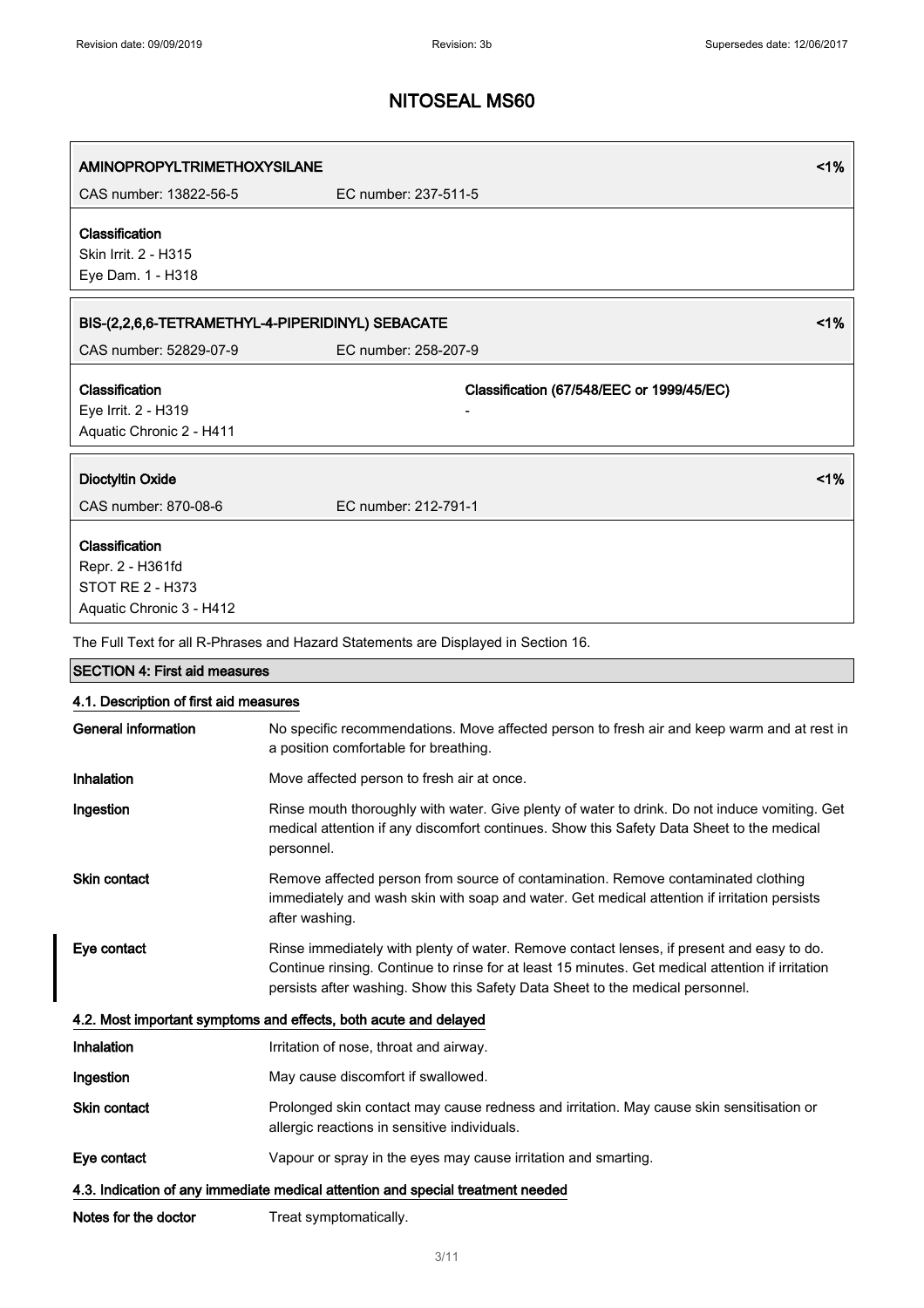### SECTION 5: Firefighting measures

| 5.1. Extinguishing media                                          |                                                                                                                                           |  |  |
|-------------------------------------------------------------------|-------------------------------------------------------------------------------------------------------------------------------------------|--|--|
| Suitable extinguishing media                                      | Extinguish with alcohol-resistant foam, carbon dioxide, dry powder or water fog.                                                          |  |  |
| Unsuitable extinguishing<br>media                                 | Do not use water jet as an extinguisher, as this will spread the fire.                                                                    |  |  |
| 5.2. Special hazards arising from the substance or mixture        |                                                                                                                                           |  |  |
| Specific hazards                                                  | During fire, gases hazardous to health may be formed. No unusual fire or explosion hazards<br>noted.                                      |  |  |
| <b>Hazardous combustion</b><br>products                           | Heating may generate the following products: Carbon monoxide (CO). Carbon dioxide (CO2).<br>Oxides of nitrogen. Oxides of silicon         |  |  |
| 5.3. Advice for firefighters                                      |                                                                                                                                           |  |  |
| Protective actions during<br>firefighting                         | No specific firefighting precautions known.                                                                                               |  |  |
| Special protective equipment<br>for firefighters                  | Wear positive-pressure self-contained breathing apparatus (SCBA) and appropriate protective<br>clothing.                                  |  |  |
| <b>SECTION 6: Accidental release measures</b>                     |                                                                                                                                           |  |  |
|                                                                   | 6.1. Personal precautions, protective equipment and emergency procedures                                                                  |  |  |
| <b>Personal precautions</b>                                       | For personal protection, see Section 8.                                                                                                   |  |  |
| 6.2. Environmental precautions                                    |                                                                                                                                           |  |  |
| <b>Environmental precautions</b>                                  | Avoid discharge into drains or watercourses or onto the ground.                                                                           |  |  |
|                                                                   | 6.3. Methods and material for containment and cleaning up                                                                                 |  |  |
| Methods for cleaning up                                           | Collect and place in suitable waste disposal containers and seal securely. Take care as floors<br>and other surfaces may become slippery. |  |  |
| 6.4. Reference to other sections                                  |                                                                                                                                           |  |  |
| Reference to other sections                                       | For waste disposal, see section 13.                                                                                                       |  |  |
| <b>SECTION 7: Handling and storage</b>                            |                                                                                                                                           |  |  |
| 7.1. Precautions for safe handling                                |                                                                                                                                           |  |  |
| <b>Usage precautions</b>                                          | Good personal hygiene procedures should be implemented. Avoid contact with skin and eyes.                                                 |  |  |
| 7.2. Conditions for safe storage, including any incompatibilities |                                                                                                                                           |  |  |
| <b>Storage precautions</b>                                        | Store in tightly-closed, original container in a dry, cool and well-ventilated place.                                                     |  |  |
| Storage class                                                     | Chemical storage.                                                                                                                         |  |  |
| 7.3. Specific end use(s)                                          |                                                                                                                                           |  |  |
| Specific end use(s)                                               | The identified uses for this product are detailed in Section 1.2.                                                                         |  |  |
| <b>SECTION 8: Exposure controls/Personal protection</b>           |                                                                                                                                           |  |  |
| 8.1. Control parameters<br>Occupational exposure limits           |                                                                                                                                           |  |  |
| <b>CALCIUM CARBONATE</b>                                          |                                                                                                                                           |  |  |

Long-term exposure limit (8-hour TWA): 10 mg/m<sup>3</sup> inhalable dust Long-term exposure limit (8-hour TWA): 4 mg/m<sup>3</sup> respirable dust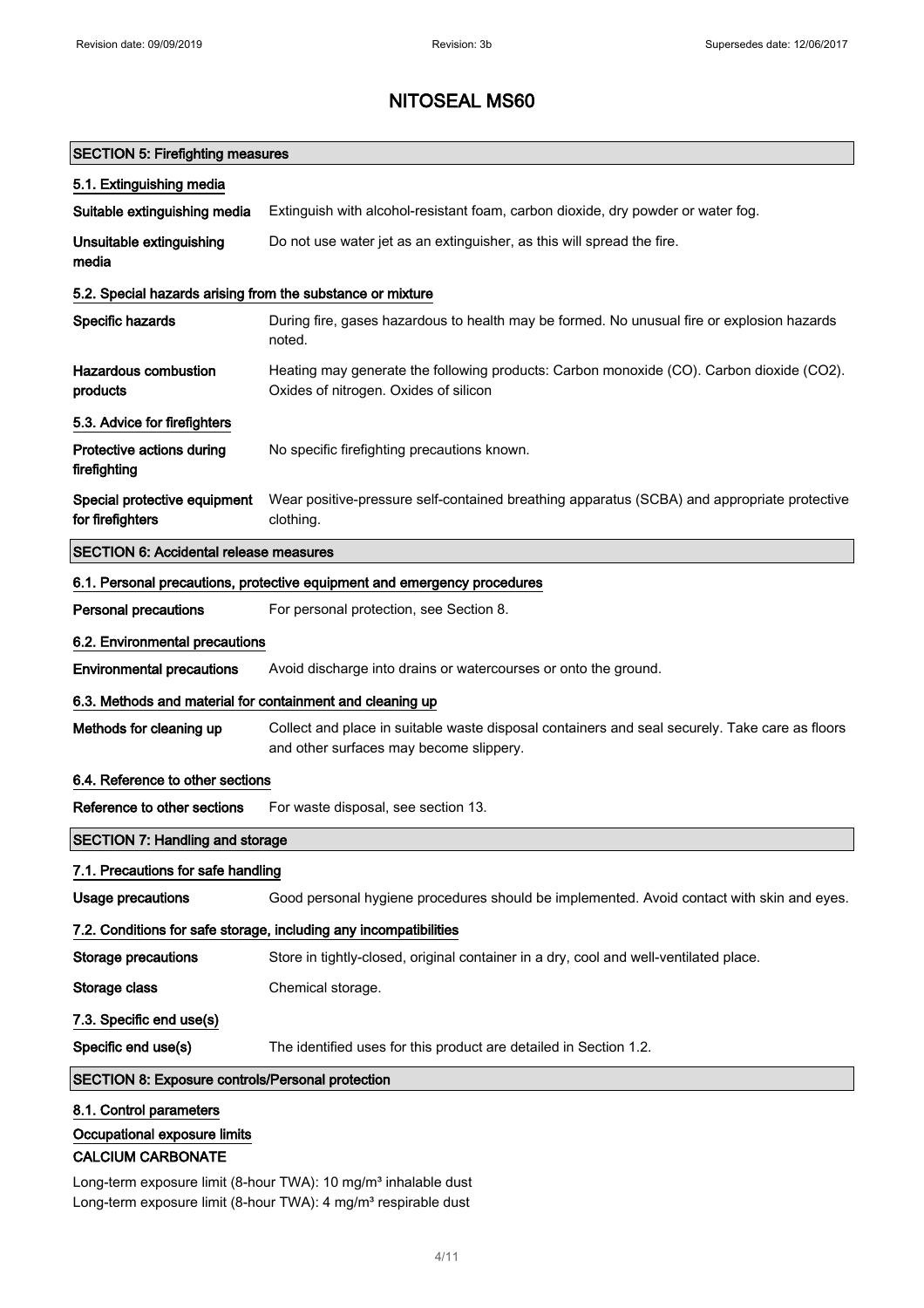#### DI-ISO-DECYL PHTHALATE

Long-term exposure limit (8-hour TWA): WEL 5 mg/m<sup>3</sup>

#### TITANIUM DIOXIDE

Long-term exposure limit (8-hour TWA): WEL 10 mg/m<sup>3</sup> inhalable dust Long-term exposure limit (8-hour TWA): WEL 4 mg/m<sup>3</sup> respirable dust WEL = Workplace Exposure Limit

### TITANIUM DIOXIDE (CAS: 13463-67-7)

| <b>DNEL</b>                         | Industry - Inhalation; Long term : 10 mg/m <sup>3</sup><br>Consumer - Oral; Long term : 700 mg/kg/day                                                                                                                                                                            |
|-------------------------------------|----------------------------------------------------------------------------------------------------------------------------------------------------------------------------------------------------------------------------------------------------------------------------------|
| <b>PNEC</b>                         | - Fresh water; >1 mg/l<br>- marine water; 0.127 mg/l<br>- Soil; 100 mg/kg<br>- STP; 100 mg/kg                                                                                                                                                                                    |
|                                     | AMINOPROPYLTRIMETHOXYSILANE (CAS: 13822-56-5)                                                                                                                                                                                                                                    |
| <b>DNEL</b>                         | Workers - Dermal; Short term systemic effects: 8.3 mg/kg/day<br>Workers - Dermal; Long term systemic effects: 8.3 mg/kg/day<br>Workers - Inhalation; Short term systemic effects: 58 mg/m <sup>3</sup><br>Workers - Inhalation; Long term systemic effects: 58 mg/m <sup>3</sup> |
| <b>PNEC</b>                         | - Fresh water; 0.33 mg/l<br>- marine water; 0.033 mg/l<br>- Intermittent release; 3.3 mg/l                                                                                                                                                                                       |
|                                     | BIS-(2,2,6,6-TETRAMETHYL-4-PIPERIDINYL) SEBACATE (CAS: 52829-07-9)                                                                                                                                                                                                               |
| <b>DNEL</b>                         | Workers - Inhalation; Long term, Short term local effects: 5.6 mg/m <sup>3</sup><br>Workers - Dermal; Long term, Short term systemic effects: 2.0 mg/kg                                                                                                                          |
| <b>PNEC</b>                         | - Fresh water; 0.005 mg/l<br>- marine water; 0.0005 mg/l<br>$-$ STP; 1 mg/l                                                                                                                                                                                                      |
| 8.2. Exposure controls              |                                                                                                                                                                                                                                                                                  |
| Protective equipment                |                                                                                                                                                                                                                                                                                  |
| Appropriate engineering<br>controls | Provide adequate ventilation. Observe any occupational exposure limits for the product or<br>ingredients.                                                                                                                                                                        |
| Eye/face protection                 | Eyewear complying with an approved standard should be worn if a risk assessment indicates<br>eye contact is possible. The following protection should be worn: Chemical splash goggles.                                                                                          |
| Hand protection                     | Wear protective gloves. Nitrile rubber. Rubber (natural, latex). The most suitable glove should<br>be chosen in consultation with the glove supplier/manufacturer, who can provide information<br>about the breakthrough time of the glove material.                             |
| Other skin and body<br>protection   | Wear appropriate clothing to prevent any possibility of skin contact. Wear apron or protective<br>clothing in case of contact.                                                                                                                                                   |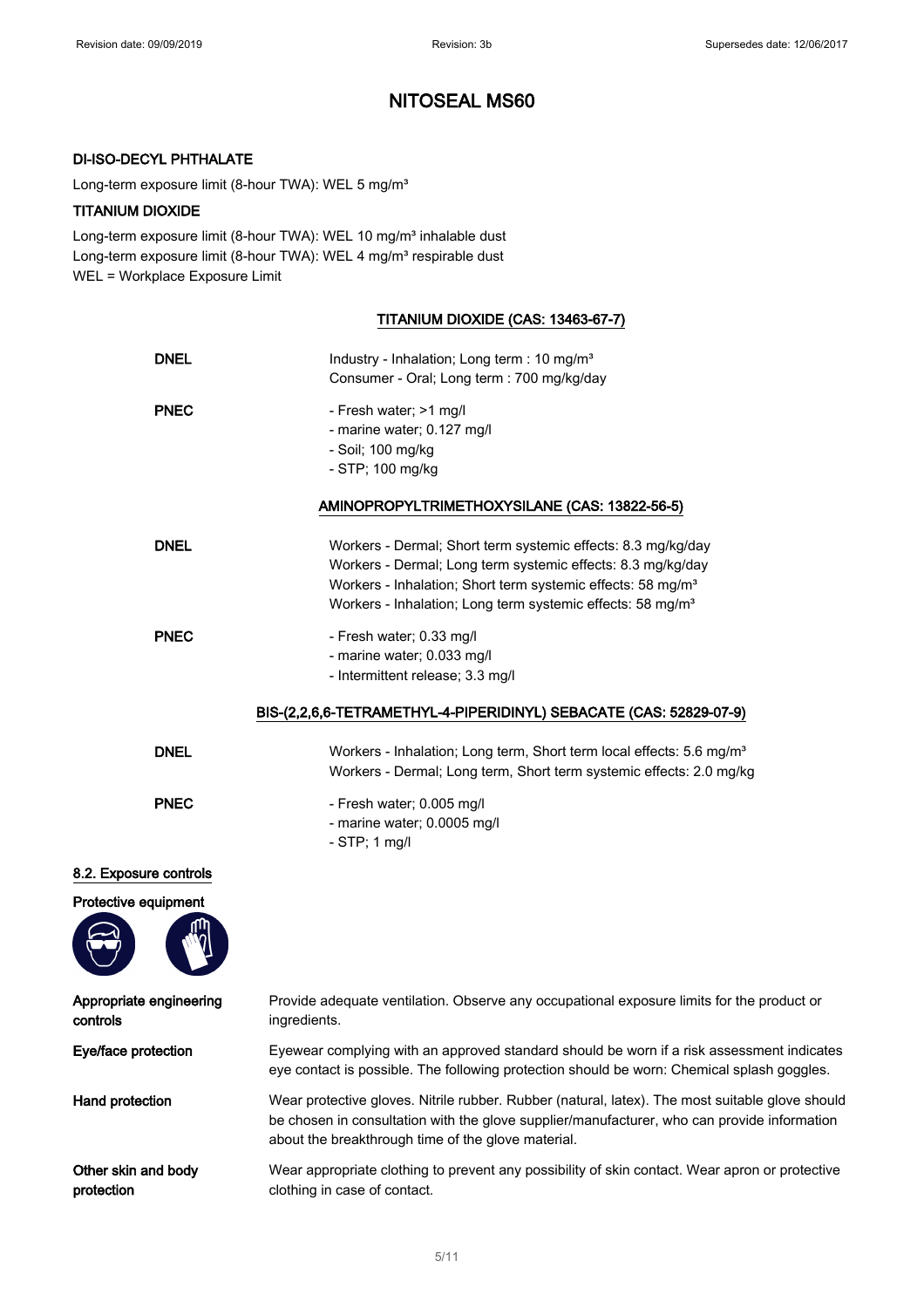| Hygiene measures       | Wash at the end of each work shift and before eating, smoking and using the toilet. Wash<br>promptly if skin becomes contaminated. Promptly remove any clothing that becomes<br>contaminated. When using do not eat, drink or smoke. |
|------------------------|--------------------------------------------------------------------------------------------------------------------------------------------------------------------------------------------------------------------------------------|
| Respiratory protection | No specific recommendations. Respiratory protection must be used if the airborne<br>contamination exceeds the recommended occupational exposure limit.                                                                               |

#### SECTION 9: Physical and chemical properties

### 9.1. Information on basic physical and chemical properties

| <b>SECTION 10: Stability and reactivity</b>     |                                                                      |  |
|-------------------------------------------------|----------------------------------------------------------------------|--|
| Volatile organic compound                       | This product contains a maximum VOC content of 30 g/litre.           |  |
| 9.2. Other information                          |                                                                      |  |
| <b>Oxidising properties</b>                     | Does not meet the criteria for classification as oxidising.          |  |
| of a flame                                      | <b>Explosive under the influence</b> Not considered to be explosive. |  |
| <b>Explosive properties</b>                     | Not considered to be explosive.                                      |  |
| <b>Viscosity</b>                                | Not determined.                                                      |  |
| <b>Decomposition Temperature</b>                | Not determined.                                                      |  |
| Auto-ignition temperature                       | Not determined.                                                      |  |
| <b>Partition coefficient</b>                    | Not determined.                                                      |  |
| Solubility(ies)                                 | Insoluble in water.                                                  |  |
| <b>Bulk density</b>                             | Not determined.                                                      |  |
| <b>Relative density</b>                         | 1.6 @ 25°C                                                           |  |
| Vapour density                                  | Not determined.                                                      |  |
| Vapour pressure                                 | Not determined.                                                      |  |
| Other flammability                              | Not applicable.                                                      |  |
| Upper/lower flammability or<br>explosive limits | The product is not flammable.                                        |  |
| Flammability (solid, gas)                       | No.                                                                  |  |
| <b>Evaporation factor</b>                       | Not applicable.                                                      |  |
| <b>Evaporation rate</b>                         | Not applicable.                                                      |  |
| Flash point                                     | Not applicable.                                                      |  |
| Initial boiling point and range                 | Not applicable.                                                      |  |
| <b>Melting point</b>                            | Not determined.                                                      |  |
| pH                                              | Not applicable.                                                      |  |
| <b>Odour threshold</b>                          | Not determined.                                                      |  |
| Odour                                           | Slight.                                                              |  |
| Colour                                          | Various colours.                                                     |  |
| Appearance                                      | Paste.                                                               |  |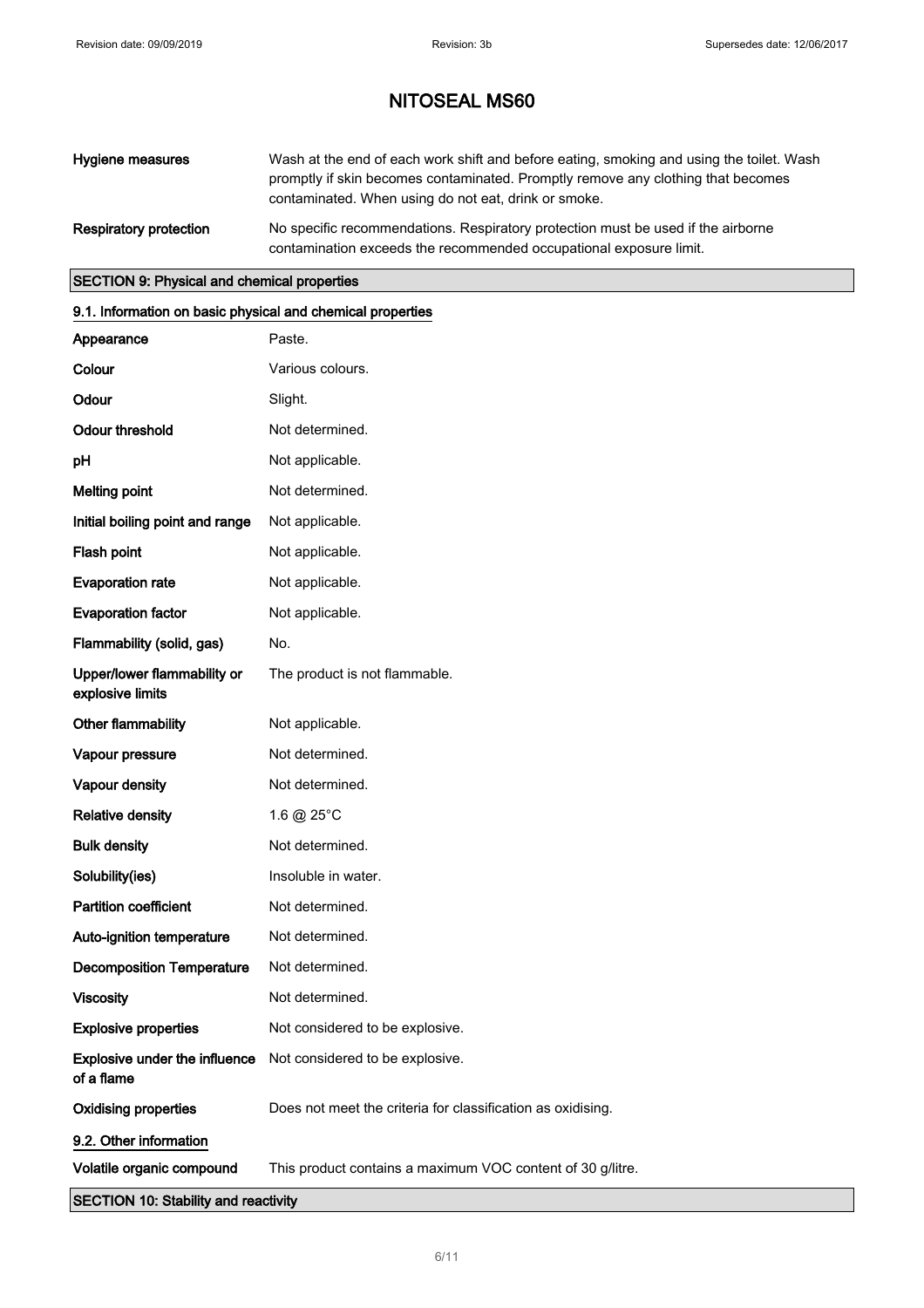Acute toxicity - inhalation

Skin corrosion/irritation

Notes (inhalation LC<sub>50</sub>) LC<sub>50</sub> > 6.82 mg/l, Inhalation, Rat

7/ 11

## NITOSEAL MS60

| 10.1. Reactivity                             |                                                                                                                                                                   |  |
|----------------------------------------------|-------------------------------------------------------------------------------------------------------------------------------------------------------------------|--|
| <b>Reactivity</b>                            | There are no known reactivity hazards associated with this product.                                                                                               |  |
| 10.2. Chemical stability                     |                                                                                                                                                                   |  |
| <b>Stability</b>                             | Stable at normal ambient temperatures.                                                                                                                            |  |
| 10.3. Possibility of hazardous reactions     |                                                                                                                                                                   |  |
| Possibility of hazardous<br>reactions        | Under normal conditions of storage and use, no hazardous reactions will occur.                                                                                    |  |
| 10.4. Conditions to avoid                    |                                                                                                                                                                   |  |
| Conditions to avoid                          | Avoid excessive heat for prolonged periods of time.                                                                                                               |  |
| 10.5. Incompatible materials                 |                                                                                                                                                                   |  |
| Materials to avoid                           | Strong oxidising agents. Strong acids.                                                                                                                            |  |
| 10.6. Hazardous decomposition products       |                                                                                                                                                                   |  |
| Hazardous decomposition<br>products          | Heating may generate the following products: Oxides of carbon. Oxides of nitrogen. Oxides of<br>silicon                                                           |  |
| <b>SECTION 11: Toxicological information</b> |                                                                                                                                                                   |  |
| 11.1. Information on toxicological effects   |                                                                                                                                                                   |  |
| <b>General information</b>                   | This product has low toxicity. Only large quantities are likely to have adverse effects on<br>human health.                                                       |  |
| Inhalation                                   | Unlikely to be hazardous by inhalation because of the low vapour pressure of the product at<br>ambient temperature. Vapour may irritate respiratory system/lungs. |  |
| Ingestion                                    | May cause discomfort if swallowed. Ingestion of significant amounts may result in severe<br>systemic effects.                                                     |  |
| Skin contact                                 | Prolonged contact may cause redness, irritation and dry skin. May cause skin sensitisation or<br>allergic reactions in sensitive individuals.                     |  |
| Eye contact                                  | May irritate eyes.                                                                                                                                                |  |
| Acute and chronic health<br>hazards          | No specific health hazards known.                                                                                                                                 |  |
| <b>Target organs</b>                         | No specific target organs known.                                                                                                                                  |  |
| Toxicological information on ingredients.    |                                                                                                                                                                   |  |
|                                              | N,N'-ETHANE-1,2-DIYLBIS(HEXANAMIDE)                                                                                                                               |  |
| Acute toxicity - oral                        |                                                                                                                                                                   |  |
| Notes (oral LD <sub>50</sub> )               | LD <sub>50</sub> > 2000 mg/kg, Oral, Rat                                                                                                                          |  |
| Acute toxicity - dermal                      |                                                                                                                                                                   |  |
| Notes (dermal LD <sub>50</sub> )             | LD <sub>50</sub> > 2000 mg/kg, Dermal, Rat                                                                                                                        |  |
|                                              | <b>TITANIUM DIOXIDE</b>                                                                                                                                           |  |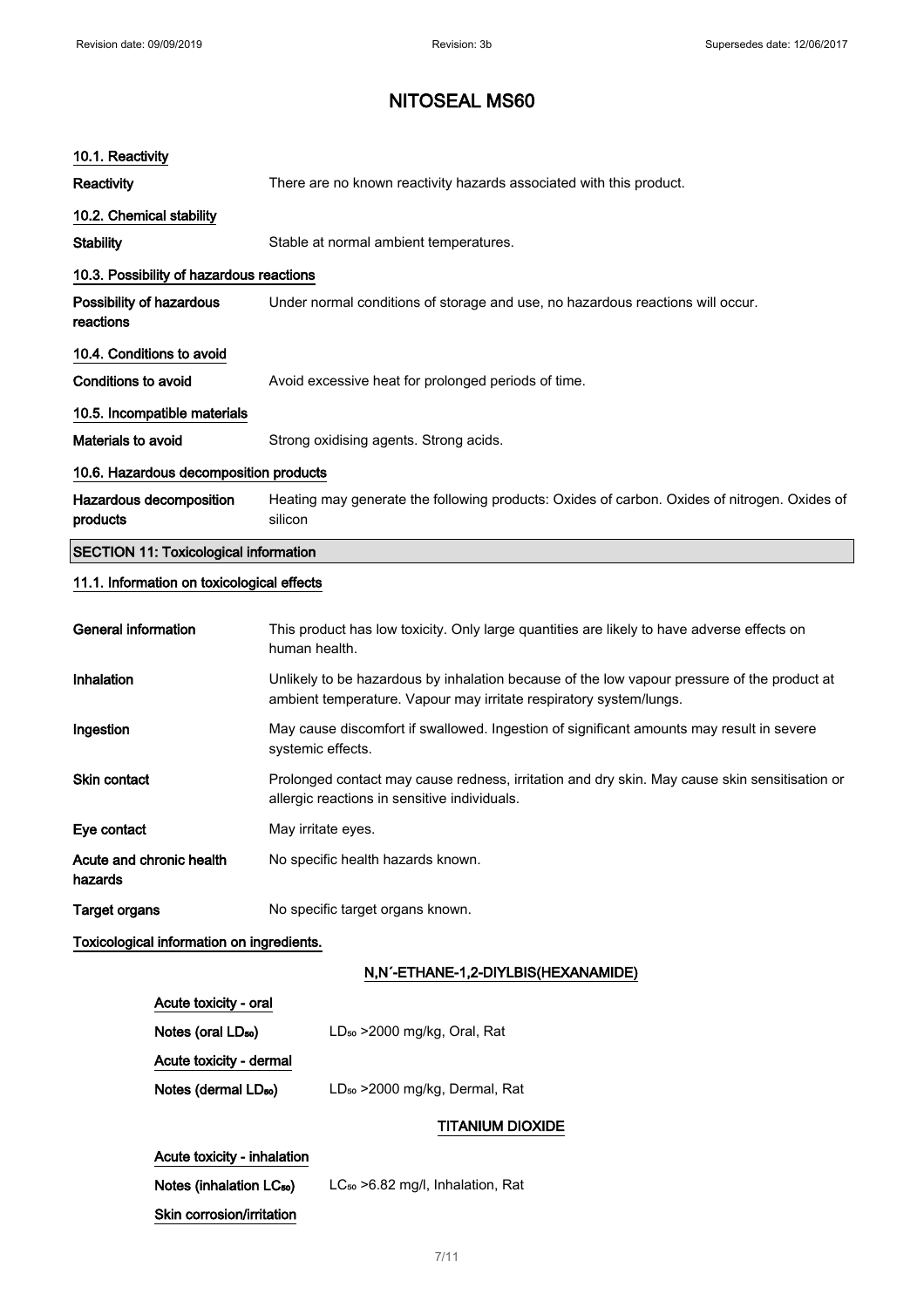|             | Animal data                                        | Not irritating.                                                                                                                                   |
|-------------|----------------------------------------------------|---------------------------------------------------------------------------------------------------------------------------------------------------|
|             | Skin sensitisation                                 |                                                                                                                                                   |
|             | <b>Skin sensitisation</b>                          | - Guinea pig: Not sensitising.                                                                                                                    |
|             | Carcinogenicity                                    |                                                                                                                                                   |
|             | <b>IARC carcinogenicity</b>                        | IARC Group 2B Possibly carcinogenic to humans.                                                                                                    |
|             | Specific target organ toxicity - single exposure   |                                                                                                                                                   |
|             | STOT - single exposure                             | Not classified as a specific target organ toxicant after a single exposure                                                                        |
|             | Specific target organ toxicity - repeated exposure |                                                                                                                                                   |
|             |                                                    | STOT - repeated exposure Not classified as a specific target organ toxicant after repeated exposure.                                              |
|             | Aspiration hazard                                  |                                                                                                                                                   |
|             | Aspiration hazard                                  | Based on available data, the classification criteria are not met.                                                                                 |
|             |                                                    | <b>AMINOPROPYLTRIMETHOXYSILANE</b>                                                                                                                |
|             | Acute toxicity - oral                              |                                                                                                                                                   |
|             | Notes (oral LD <sub>50</sub> )                     | LD <sub>50</sub> 2970 mg/kg, Oral, Rat                                                                                                            |
|             | Acute toxicity - dermal                            |                                                                                                                                                   |
|             | Notes (dermal LD <sub>50</sub> )                   | LD <sub>50</sub> > 2000 mg/kg, Dermal, Rabbit                                                                                                     |
|             |                                                    | BIS-(2,2,6,6-TETRAMETHYL-4-PIPERIDINYL) SEBACATE                                                                                                  |
|             | Acute toxicity - oral                              |                                                                                                                                                   |
|             | Notes (oral LD <sub>50</sub> )                     | LD <sub>50</sub> > 2000 mg/kg, Oral, Rat                                                                                                          |
|             | Acute toxicity - dermal                            |                                                                                                                                                   |
|             | Notes (dermal LD <sub>50</sub> )                   | LD <sub>50</sub> > 2000 mg/kg, Dermal, Rat                                                                                                        |
|             | Acute toxicity - inhalation                        |                                                                                                                                                   |
|             | Notes (inhalation LC <sub>50</sub> )               | LC50 7.7 mg/l/4hr/day, Inhalation, Rat                                                                                                            |
|             |                                                    | <b>Dioctyltin Oxide</b>                                                                                                                           |
|             | Acute toxicity - oral                              |                                                                                                                                                   |
|             | Acute toxicity oral (LD <sub>50</sub><br>mg/kg)    | 2,500.0                                                                                                                                           |
|             | <b>Species</b>                                     | Rat                                                                                                                                               |
|             | SECTION 12: Ecological information                 |                                                                                                                                                   |
| Ecotoxicity |                                                    | The product contains substances which are toxic to aquatic organisms and which may cause<br>long-term adverse effects in the aquatic environment. |
|             | Ecological information on ingredients.             |                                                                                                                                                   |

### N,N´-ETHANE-1,2-DIYLBIS(HEXANAMIDE)

Ecotoxicity The product contains a substance which may cause long-term adverse effects in the aquatic environment.

12.1. Toxicity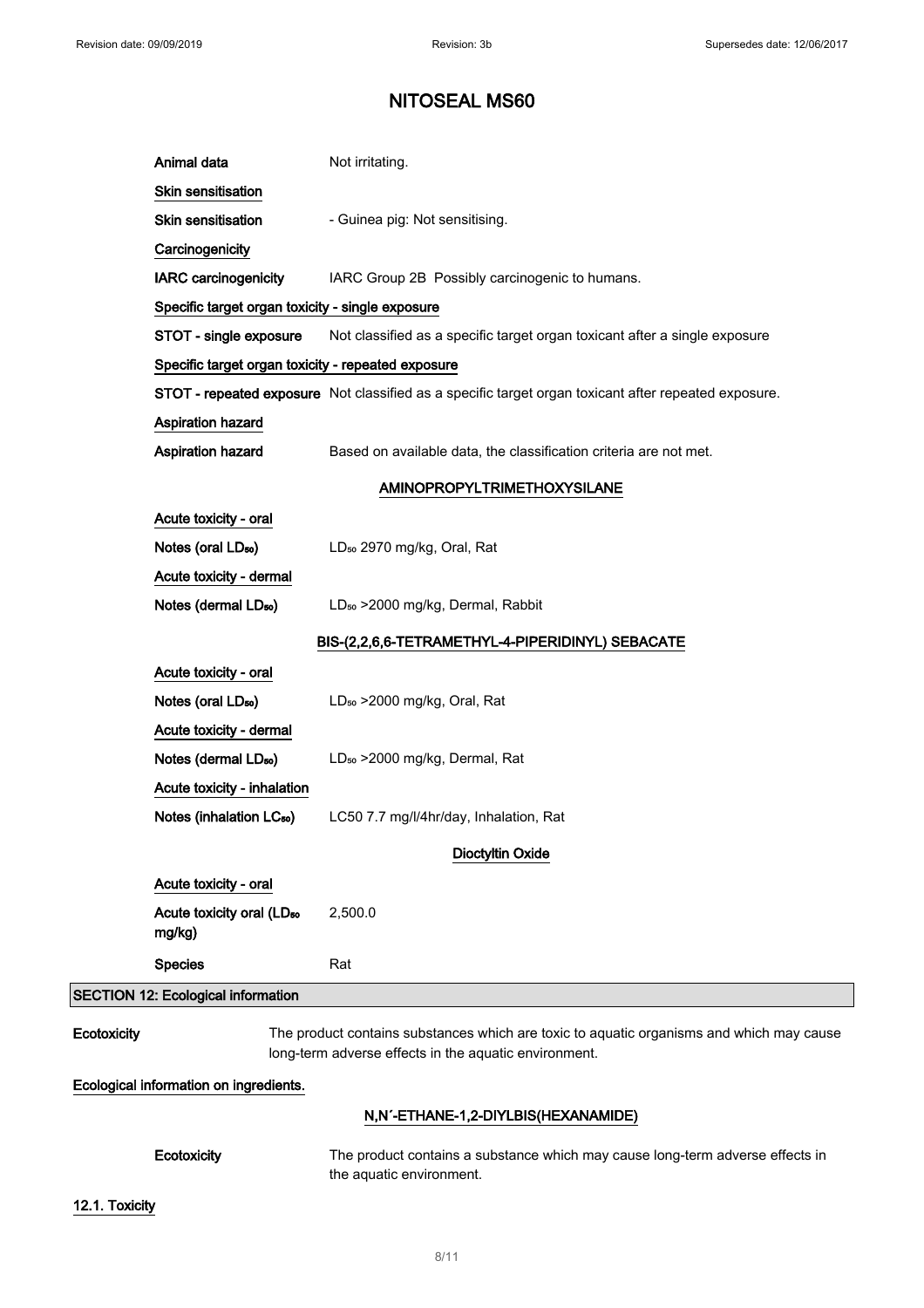| <b>Toxicity</b>              |                                           | Expected to be ecotoxic to fish/daphnia/algae.                                                     |
|------------------------------|-------------------------------------------|----------------------------------------------------------------------------------------------------|
|                              | Ecological information on ingredients.    |                                                                                                    |
|                              |                                           | N,N'-ETHANE-1,2-DIYLBIS(HEXANAMIDE)                                                                |
|                              | Acute aquatic toxicity                    |                                                                                                    |
|                              | Acute toxicity - fish                     | LC <sub>50</sub> , 96 hours: >1000 mg/l, Oncorhynchus mykiss (Rainbow trout)                       |
|                              | Acute toxicity - aquatic<br>invertebrates | EC <sub>50</sub> , 48 hours: >1000 mg/l, Daphnia magna                                             |
|                              |                                           | <b>TITANIUM DIOXIDE</b>                                                                            |
|                              | Acute aquatic toxicity                    |                                                                                                    |
|                              | Acute toxicity - fish                     | LC50, 96 hours: > 10000 mg/l,                                                                      |
|                              |                                           | <b>AMINOPROPYLTRIMETHOXYSILANE</b>                                                                 |
|                              | Acute aquatic toxicity                    |                                                                                                    |
|                              | Acute toxicity - fish                     | LC <sub>80</sub> , 96 hours: >934 mg/l, Brachydanio rerio (Zebra Fish)                             |
|                              | Acute toxicity - aquatic<br>invertebrates | LC <sub>80</sub> , 48 hours: 331 mg/l, Daphnia magna                                               |
|                              | Acute toxicity - aquatic<br>plants        | EC <sub>80</sub> , 72 hours: >1000 mg/l, Desmodesmus subspicatus                                   |
|                              | Acute toxicity -<br>microorganisms        | EC <sub>80</sub> , 5.75 hours: 43 mg/l, Pseudomonas putida                                         |
|                              |                                           | BIS-(2,2,6,6-TETRAMETHYL-4-PIPERIDINYL) SEBACATE                                                   |
|                              | Acute aquatic toxicity                    |                                                                                                    |
|                              | Acute toxicity - fish                     | LC <sub>80</sub> , 96 hours: 13 mg/l, Oncorhynchus mykiss (Rainbow trout)                          |
|                              | Acute toxicity - aquatic<br>invertebrates | LC <sub>80</sub> , 24 hours: 17 mg/l, Daphnia magna                                                |
|                              | 12.2. Persistence and degradability       |                                                                                                    |
|                              |                                           | Persistence and degradability The product contains persistent (not readily degradable) substances. |
|                              | Ecological information on ingredients.    |                                                                                                    |
|                              |                                           | <b>AMINOPROPYLTRIMETHOXYSILANE</b>                                                                 |
|                              | Persistence and<br>degradability          | The product is not readily biodegradable.                                                          |
|                              | 12.3. Bioaccumulative potential           |                                                                                                    |
|                              | <b>Bioaccumulative potential</b>          | The product contains potentially bioaccumulating substances.                                       |
| <b>Partition coefficient</b> |                                           | Not determined.                                                                                    |
|                              | Ecological information on ingredients.    |                                                                                                    |
|                              |                                           | <b>TITANIUM DIOXIDE</b>                                                                            |
|                              |                                           |                                                                                                    |

Bioaccumulative potential The product is not bioaccumulating.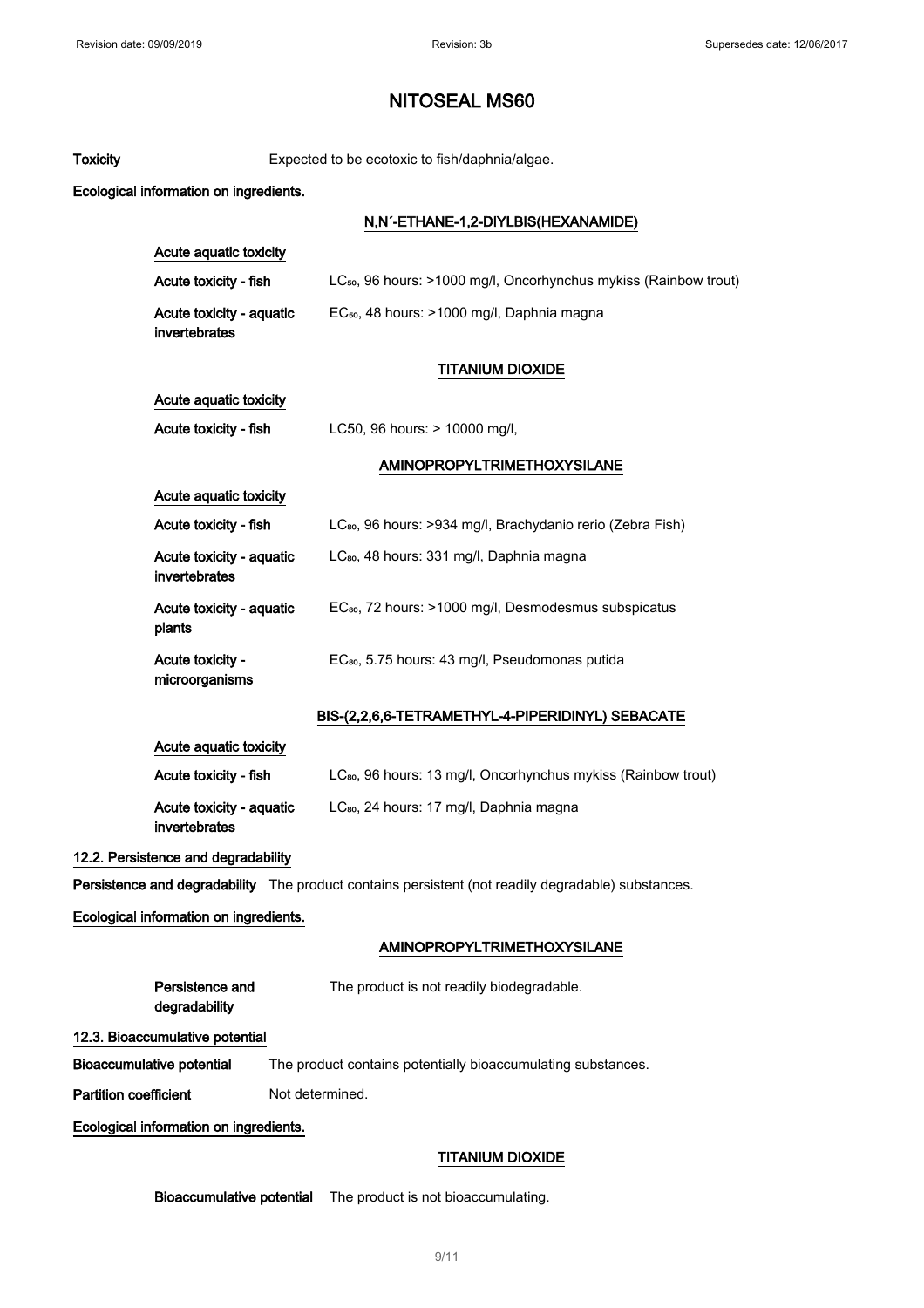### AMINOPROPYLTRIMETHOXYSILANE

|                                                             | <b>Bioaccumulative potential</b> The product is not bioaccumulating. Hydrolyses                                                                                    |
|-------------------------------------------------------------|--------------------------------------------------------------------------------------------------------------------------------------------------------------------|
| 12.4. Mobility in soil                                      |                                                                                                                                                                    |
| <b>Mobility</b>                                             | The product is insoluble in water. Not considered mobile.                                                                                                          |
| 12.5. Results of PBT and vPvB assessment                    |                                                                                                                                                                    |
| Results of PBT and vPvB<br>assessment                       | This product does not contain any substances classified as PBT or vPvB.                                                                                            |
| Ecological information on ingredients.                      |                                                                                                                                                                    |
|                                                             | <b>AMINOPROPYLTRIMETHOXYSILANE</b>                                                                                                                                 |
| Results of PBT and vPvB<br>assessment                       | This substance is not classified as PBT or vPvB according to current EU criteria.                                                                                  |
|                                                             | BIS-(2,2,6,6-TETRAMETHYL-4-PIPERIDINYL) SEBACATE                                                                                                                   |
| Results of PBT and vPvB<br>assessment                       | This substance is not classified as PBT or vPvB according to current EU criteria.                                                                                  |
| 12.6. Other adverse effects                                 |                                                                                                                                                                    |
| Other adverse effects                                       | None known.                                                                                                                                                        |
| <b>SECTION 13: Disposal considerations</b>                  |                                                                                                                                                                    |
| 13.1. Waste treatment methods                               |                                                                                                                                                                    |
| <b>General information</b>                                  | Waste is classified as hazardous waste. Do not empty into drains, sewers or water courses.<br>Note that fully cured material is not considered as hazardous waste. |
| <b>Disposal methods</b>                                     | Dispose of waste to licensed waste disposal site in accordance with the requirements of the<br>local Waste Disposal Authority.                                     |
| <b>SECTION 14: Transport information</b>                    |                                                                                                                                                                    |
| General                                                     | The product is not covered by international regulations on the transport of dangerous goods<br>(IMDG, IATA, ADR/RID).                                              |
| 14.1. UN number                                             |                                                                                                                                                                    |
| Not applicable.                                             |                                                                                                                                                                    |
| 14.2. UN proper shipping name                               |                                                                                                                                                                    |
| Not applicable.                                             |                                                                                                                                                                    |
| 14.3. Transport hazard class(es)                            |                                                                                                                                                                    |
| No transport warning sign required.                         |                                                                                                                                                                    |
| 14.4. Packing group                                         |                                                                                                                                                                    |
| Not applicable.                                             |                                                                                                                                                                    |
| 14.5. Environmental hazards                                 |                                                                                                                                                                    |
| Environmentally hazardous substance/marine pollutant<br>No. |                                                                                                                                                                    |

#### 14.6. Special precautions for user